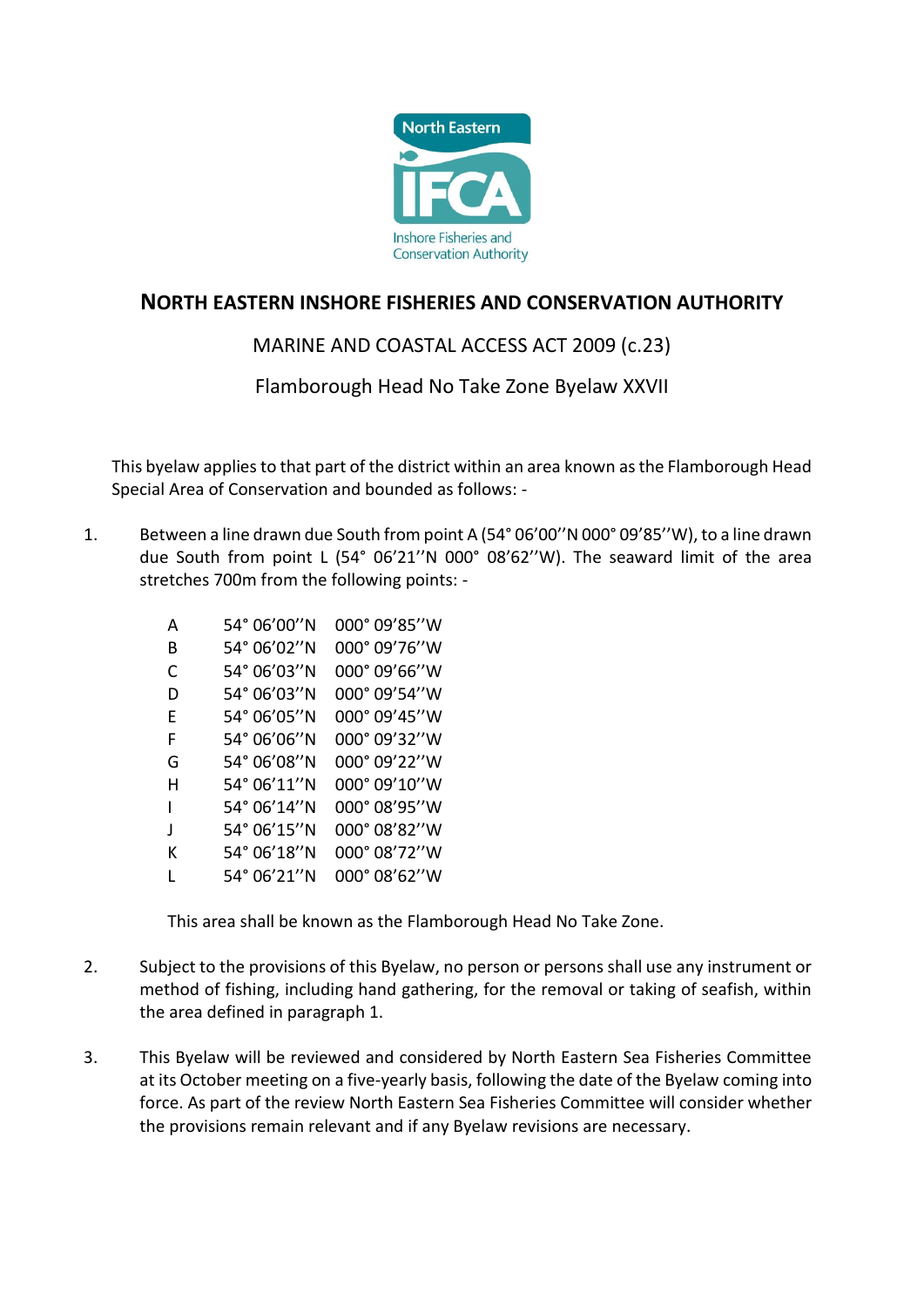## **Interpretation**

All positions relative to this Byelaw are satellite derived from WGS84 Datum.

'Sea fish' means fish of any description found in the sea including shellfish but does not include:-

- a) Fish of the salmon species, or
- b) Trout which migrate to and from the sea

'Shellfish includes crustaceans and molluscs of any kind

'Instrument' means any device including: A rod and line; Any type of net either, trawl, drift, seine, push or static; Any type of fixed line, hook or implement and any type of trap including pots of any description.

'Fishing method' means any type of fishing involving an individual or vessel including those powered by paddle, oar or sail. A vessel includes a ship, boat, lighter and other craft of any kind.